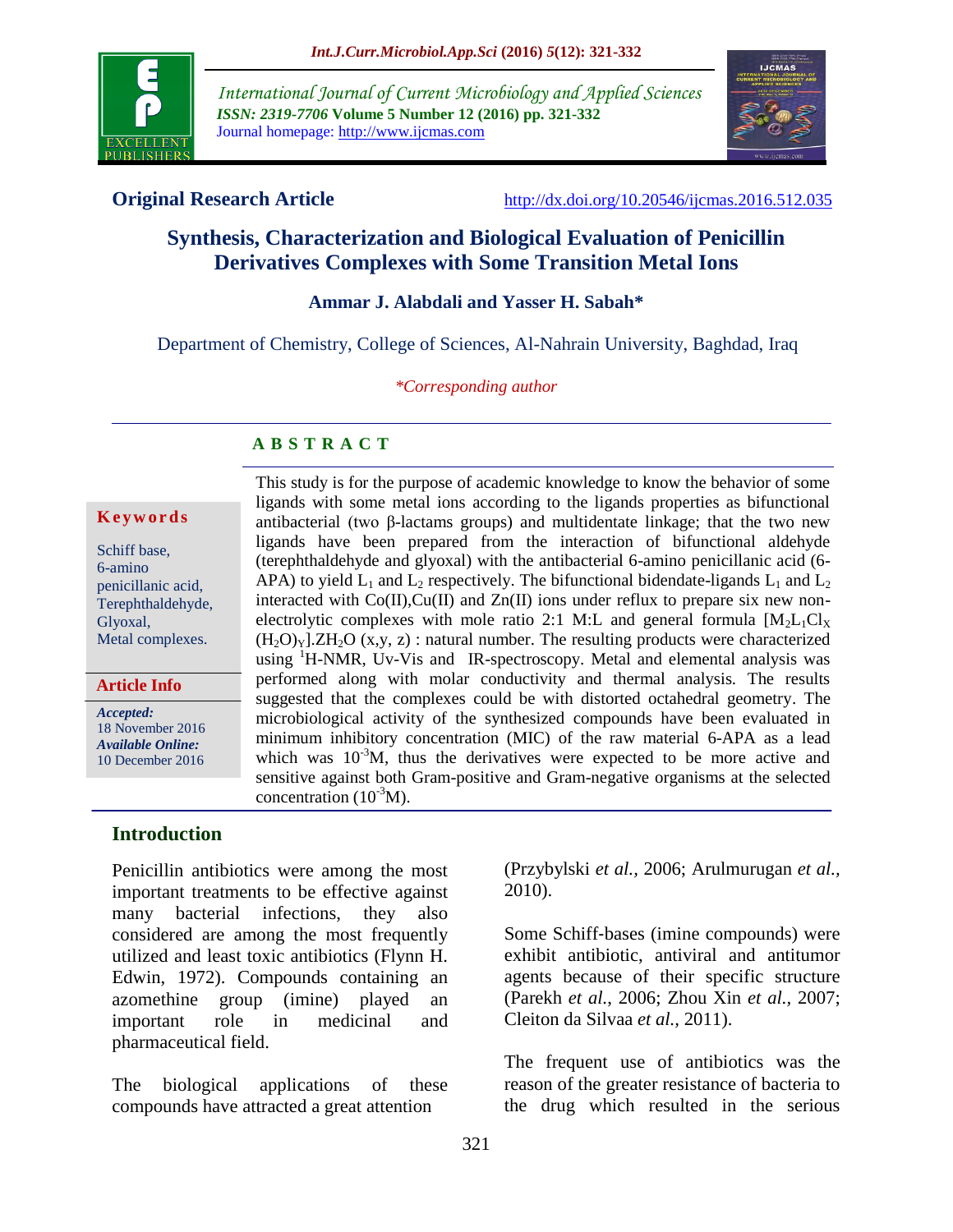medical problem. The synthesis of new derivatives of antibiotics has become an important task to deal with drug resistance problems.

Due to the activities associated with the antibiotics and imines, an attempt was made to synthesize and evaluate the biological activity of some novel Tri-Schiff's basses derived from 6-aminopenicillanic acid (6-APA), the results also showed that the novel tri-Schiff bases have better activity than 6-APA alone (Radwan, 2009).

Another attempt was made to prepare new derivatives containing imine and amoxicillin in the same molecules. The prepared compounds were characterized and the antibacterial activities of these derivatives have good activities when compared to the activity of parent drug (Tomi *et al.,* 2013).

On the last decade some studies focused on the synthesis of complexes from antibiotics only, without modulation or as Schiff base derivatives.

Some Complexes of cephradine with Co(II), Cu(II), Ni(II) and Zn(II) have been prepared in (1:2) (M:L) molar ratio; all the complexes were octahedral except copper complex was in a square planar geometry. Cephradine and its complexes have been screened for their antibacterial activity against different bacterial strains, the antibacterial results evidently show that the complexation improved the antibacterial activity (Chohan and Jaffery, 2000).

Also there are many studies on the Schiff bases derived from antibiotics and their complexes.

Synthesis of Co(II), Ni(II), Mn(II) and Zn(II) complexes with Schiff base derived from amoxicillin with two aldehydes:

*p*-chlorobenzaldehyde and cinnamaldehyde, these metal complexes showed enhanced antimicrobial activity than the one that was found for free Schiff bases. The prepared complexes have been investigated and found to have an octahedral geometries (Joshi *et al.*, 2011).

Schiff base complexes were formed recently, that derived from the amoxicillin with 4-dimethylamino benzaldehyde, it found that the prepared compounds (complexes) have good antibacterial activity when compared to the parent control (Al-Noor *et al.,* 2014).

### **Experimental**

#### **A-Chemicals and Apparatus**

Chemicals acquired from Aldrich, Fluka, Alfa aesar and B.D.H. utilized without filtration. Melting point were determined by the open capillary method using hot stage Gallenkamp melting point apparatus and was uncorrected. $^1$ H-NMR spectra was recorded on Bruker 400 MHz spectrometers with tri methyl silane (TMS) as an inner reference utilizing deuterated di methyl sulfoxide (DMSO-d6) as solvent. Infra-red spectra were recorded with KBr disk utilizing an FTIR spectrophotometer Shimadzu model 8300 in range (4000-400)  $cm^{-1}$ .

The Uv-Vis. spectra were measured using Shimadzu Uv-Vis 160A Ultra-violet Spectrophotometer in the range (200-1100) nm. Thermal analysis TGA was performed with4000 Perkin–Elmer thermal analyzer maintained at a 2000  $^{\circ}$ C min<sup>-1</sup> heating rate. Elemental analysis techniques were recorded on EuroEA Elemental Analyzer 2000 <sup>º</sup>C. The metal content of the complexes was measured using flame-atomic absorption technique by Agilent Varian AA 240 FS.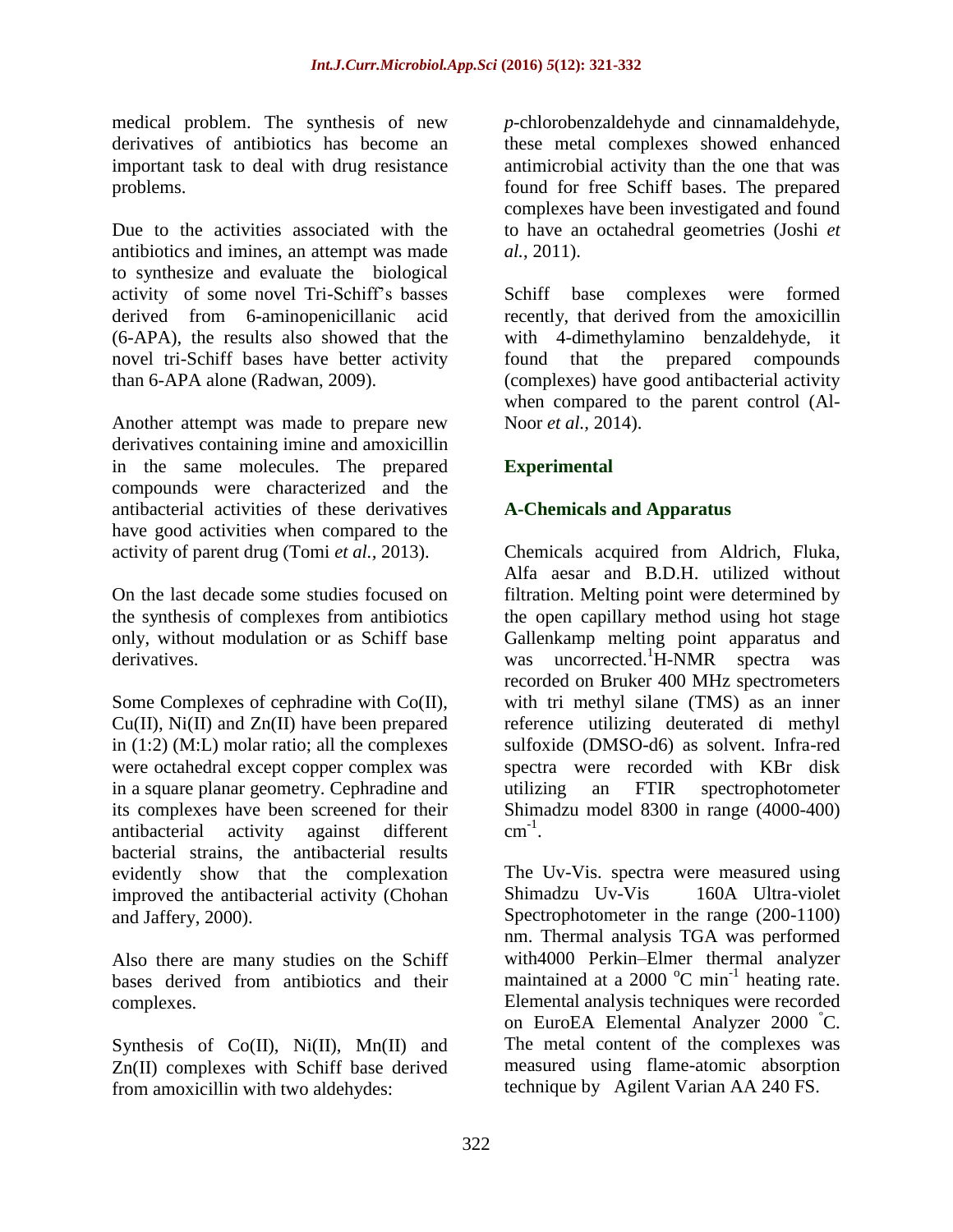### **B-Preparations**

### **1-synthesis of the Ligands [L1] and [L2]**

2 mmole of 6-APA was dissolved in 10 ml of absolute ethanol then mixed with 1mmole of terephthaladehyde or glyoxal and the reaction was refluxed for 4 hours with stirring to prepare  $L_1$  and  $L_2$  respectively. The proper *pH* was adjusted to  $\approx$  4 (Sykes) P., 1985) by the addition of several drops of glacial acetic acid (the process followed up by *pH* paper test).

A precipitates were formed after evaporation of the solvent and recrystallized by using diethyl ether and ethanol solvents to give the titled compounds after filtration and air drying.

### **2-Mole-ratio method**

The mole-ratio method were followed to determine the metal**:** ligand [M:L] ratio in absolute ethanol as solvent. The results suggested that the metal to ligand ratio was [2:1] [M:L] for complexes.

# **3-Synthesis of [L1] and [L2] complexes**

1mmole of  $L_1$  or  $L_2$  dissolved in 10 ml absolute ethanol then mixed with 2 mmole of the desired metal ion  $(CoCl<sub>2</sub>.6H<sub>2</sub>O, CuCl<sub>2</sub>.2H<sub>2</sub>O$  or  $ZnCl<sub>2</sub>.6H<sub>2</sub>O$ . The mixture was refluxed for 2 hours; the resulting precipitates were formed after evaporation of the solvent and recrystallized by using diethyl ether and ethanol solvents to give the following complexes:

 $[Co<sub>2</sub> L<sub>1</sub>Cl<sub>4</sub> 4H<sub>2</sub>O]<sub>2</sub>H<sub>2</sub>O (A<sub>1</sub>),$  $\left[ Cu_2 L_1Cl_4 4H_2O \right]$ .  $H_2O (A_2)$ ,  $[Zn_2 L_1Cl_4 4H_2O](A_3),$  $[Co<sub>2</sub> L<sub>2</sub>Cl<sub>4</sub> 4H<sub>2</sub>O]$ .2H<sub>2</sub>O (B<sub>1</sub>),  $[Cu<sub>2</sub> L<sub>2</sub>Cl<sub>4</sub> 4H<sub>2</sub>O]$ .  $H<sub>2</sub>O$  (B<sub>2</sub>),  $[Zn_2 L_2Cl_4 4H_2O].H_2O (B_3).$ 

Physical properties and yield percentage of all prepared compounds were listed in Table 1.

#### **Antimicrobial Activity**

In this study, the synthesized compounds were evaluated for their *in vitro* antimicrobial activity against some of the pathogenic bacteria, two bacterial species were used: Gram positive (*Staphylococcus aureus)* and Gram negative bacteria (*pseudomonas aeruginosa).*

The minimum inhibition concentration (MIC) was followed up for precursor 6- APA as a leading compound as long as the penicillin derivatives can be synthesized from the parent 6-APA.

Concentration  $10^{-3}$ M was the MIC of 6-APA depending on dilution method and considered as the proper concentration for all the prepared compounds.

The bioassays were performed in duplicate with three repetitions for each bacterial strain; upon the detection of an error.

# **Antibacterial Evaluation**

The suspension Medium inoculated bacteria were diluted by 1/100 using normal-saline solution with concentration of 0.85% to prevent crowded growth. 0.1 ml of the bacteria diluted suspension was transported to each plate and spread through the use of sterilized cotton on test medium surface. These Plates were left for (15-20) min. at 37°C to make absorption. The plates of Mueller Hinton agar were inoculated by *Staphylococcus aureus* and *Pseudomonas aeruginosa*. In each medium one pore was made by the use of a sterile dry rod with a diameter of 4 mm, then the solutions of 10- <sup>3</sup>M concentration of the prepared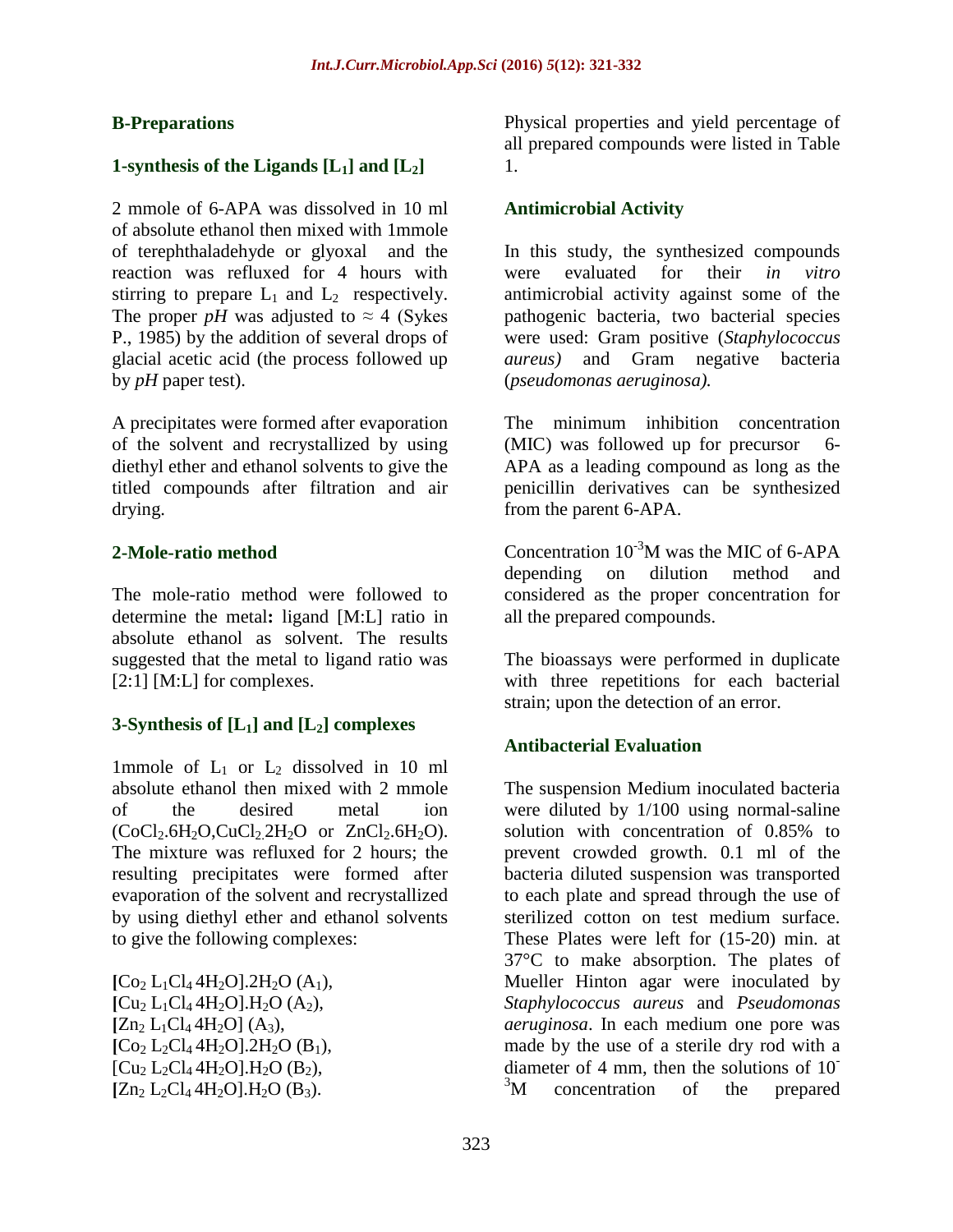compounds were added by the use of fixed amounts of 0.1 ml from each solution in one pore, these plates were incubated at  $37C<sup>0</sup>$  for 24 hrs. After the incubation, the zone of inhibition was measured for each pore using a ruler in (mm). The zone of inhibition can be defined as the transparent area which surrounds the disc including the diameter of the disc that lacks to bacterial growth. The bacteria was sensitive, mean-sensitive or resistant depending on inhibition zone.

#### **Results and Discussion**

Our study is to illustrate the behavior of the synthesized multidentate ligands  $L_1$  and  $L_2$ towards the metal ion to synthesized the desired complexes  $A_1 - A_3$  and  $B_1 - B_3$ respectively. The property of several coordination sites were discussed to figure out the probable path of the ligand during the reaction with metal ion. The ligand expected to flip around or polymerized due to the bifunctional property or using another mole ratio like [2:2] [M:L] rather than the suggested one[2:1] [M:L] in complexes.

In addition to the preparation of the complicated compound, the possession of the two antibacterial part derived us to discover the double action as drugs *in vitro* and make comparison between the parent 6- APA and the synthesized compounds.

The final suggested structure of our task compounds were presented in Figure1. and 2 depending on the usual available techniques such as metal and elemental analysis, thermal analysis, conductivity and mole ratio method.

#### **Infrared spectra**

The infrared spectral values of  $L_1$ ,  $L_2$  and their complexes are presented in Table 2.  $L_1$ and  $L_2$  exhibit a strong band at 1697 cm<sup>-1</sup> and 1681cm<sup>-1</sup> respectively which could be

attributed to carboxylic carbonyl C=O . This band shifted to lower wave numbers in all complexes  $A_1 \cdot A_3$  and  $B_1 \cdot B_3$  by (5-12) cm<sup>-1</sup> and  $(7-11)$  cm<sup>-1</sup> respectively, indicating that carboxylic group is involved in complex formation.

The coordination through the oxygen atom in C=O are further supported by the occurrences of new bands around  $545 \text{ cm}^{-1}$ in the spectra of the mentioned complexes which may be assigned to M-O bond.

The band at 1732 cm<sup>-1</sup> is due to  $\beta$ -Lactam carbonyl C=O group for both ligands. Since this band does not shifted, this means the oxygen of the carbonyl C=O does not participate in the coordination, but it indicate the participation of the nitrogen atom of the β-lactam which is situated in a favorable position to give 5-memberd ring beside it bended out of plane of the other three carbon atoms in the β-lactam ring (Radha Raman *et al.*, 1998).

Bands at  $(475-585)$  cm<sup>-1</sup> range in the spectra of the complexes which may be assigned to M-N bond (Cramer Roger *et al.,* 1981).  $L_1$  and  $L_2$  also shows a strong bands at 1635  $cm^{-1}$  and 1654  $cm^{-1}$  respectively which assigned to imine C=N group (Socrates, 1980; Kazuo Nakamoto, 1997).

However, this band does not affected with complexation. Therefore the coordination could be through carboxylic and β-lactam nitrogen with 5-memberd ring.

# **Electronic Spectra**

The electronic absorption spectra of Co(II), Cu(II) and Zn(II) complexes of  $[L_1]$  and  $[L_2]$ were recorded in absolute ethanol as solvent and concentration  $10^{-3}$  M in the range (200-1100) nm.

The electronic spectra of Co(II) complexes in octahedral geometries display three bands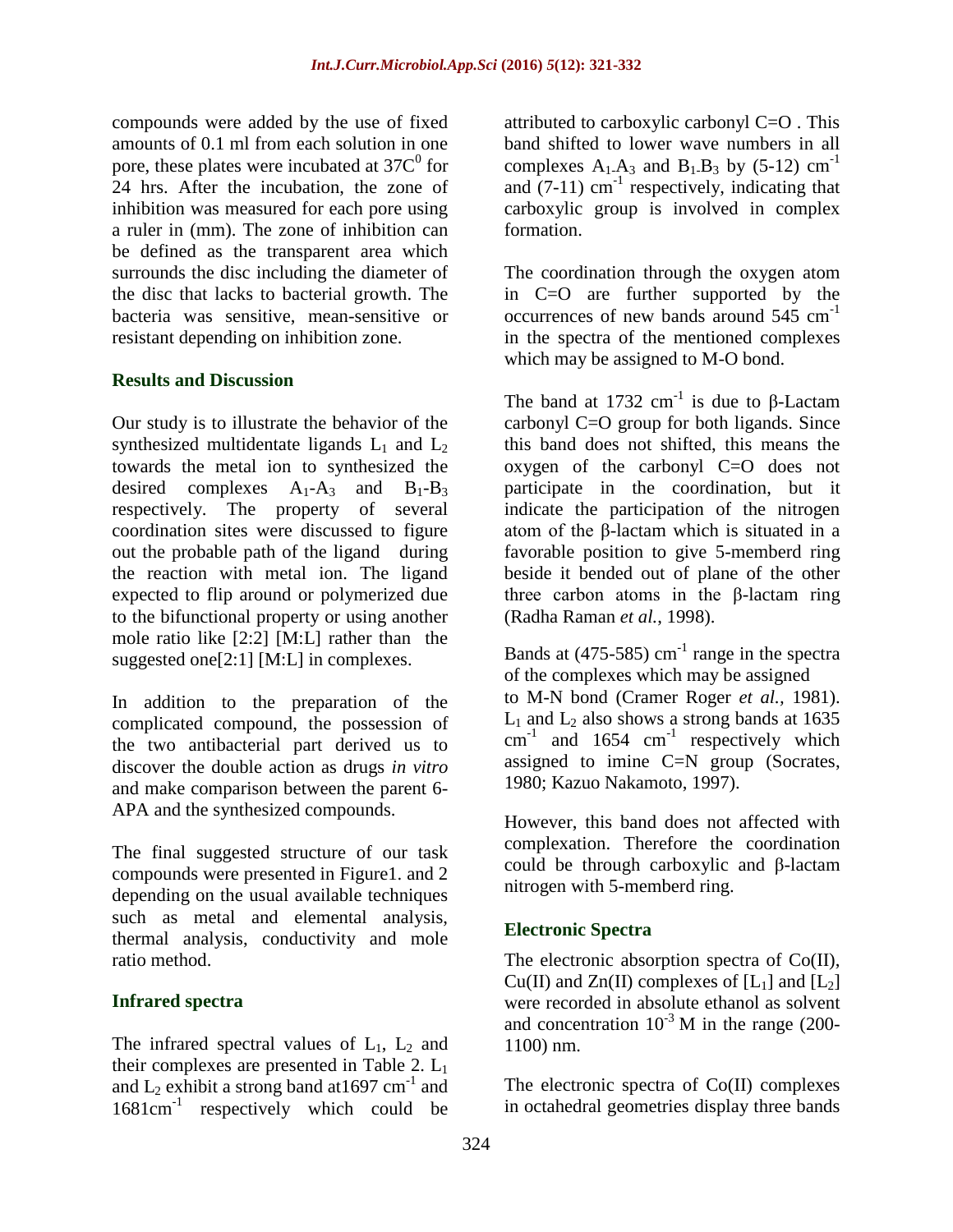(Nicholls D.,1973 *Huheay J.E.,1983*) which may be assigned to :

 $v_1: {}^4T_1g (F) \rightarrow {}^4T_2g (F)$  (7000-12000) cm<sup>-1</sup>,  $v_2$ <sup>4</sup>T<sub>1</sub>g (F) $\rightarrow$ <sup>4</sup>A<sub>2</sub>g(F)(14000-16000<sup>-1</sup>) cm<sup>-1</sup> &  $v_3$ :<sup>4</sup>T<sub>1</sub>g (F) $\rightarrow$ <sup>4</sup>T<sub>1</sub>g(P) (17000-21000) cm<sup>-1</sup>

The values of the electronic assignment if  $A_1$  and  $B_1$  were with a good agreement to the range reported for octahedral geometry. All the expected values were appeared in the spectrum accept  $v_1$  was obscured and calculated with the other parameters (Dq, B, B' and  $β$ ).

The Cu(II) complexes in octahedral shape showed one broad peak corresponding to the transition  $Eg \rightarrow ^2T_2g$  (Lever, 1987). The complexes  $A_2$  and  $B_2$  were with similar peaks range suggesting the distorted octahedral geometry.

The spectrum of  $Zn(II)$  complexes  $A_3$  and  $B_3$  belongs to  $d^{10}$  system that did not show d-d electronic transitions. This is in accordance with the results recorded in reference (Green wood, 1998).

Finally Table 3 shows assignment, structure and calculated parameters along with electronic spectral data

# <sup>1</sup>**H-NMR spectra**

The <sup>1</sup>H-NMR spectra of ligand  $L_1$  in DMSO-d6 solvent shows a singlet peak at  $\delta$  $= 10.33$  ppm equivalent two protons of O–H of carboxylic acid. The signal obtained at δ =8.36 ppm was assigned for singlet peak due to two protons of imine group N=C–H. The multiplet signals obtained in the range  $\delta$ = (7.9-7.1) ppm is due to aromatic hydrogen of carbons.

A doublet peak given by CO–CH group of β-lactam ring appeared at the range  $δ = (4.6-$  4.1) ppm. S–CH group on the dihydrothiazine ring was observed in the range  $\delta$  = (2.90-3.66) ppm as doublet peak.

Finally a single peak appeared at  $\delta = 1.57$ ppm could be attributed to methyl groups of 5-membered dihydrothiazine ring.

<sup>1</sup>H-NMR spectrum of  $L_2$  in DMSO-d6 showed signal at  $\delta$ = 11.2 ppm of O-H of carboxylic acid. The singlet peak obtained at  $\delta$ = 8.46 ppm was due to two proton of imine group CH=N in the ligand. This gives an evidence of the formation of imine group.

A doublet peak given by CO–CH of βlactam ring appeared at the range  $\delta$ = (4.1-4.7) ppm. S–CH group on the dihydrothiazine ring was observed in range  $\delta$ = (3.23-3.66) ppm. Finally a single peak at  $\delta$  =1.57 ppm could be attributed to methyl groups of 5-membered dihydrothiazine ring.

The <sup>1</sup>H-NMR spectral data of  $L_1$  and  $L_2$ ligands were compared with that reported in literatures **(**Parikh, 1980; Silverstein *et al.*, 1980; Al-Noor *et al*., 2014). The comparsion of data showed a good agreement and similarity.

# **Thermal analysis**

The Thermal behavior of the complex was studied using thermal gravimetric analysis (TGA) .The thermal decomposition data of complexes were shown in Table 4. The decompositions of  $A_1$  and  $B_2$  complexes in air occur in four or three steps. According to the mass losses, the following degradation patterns might illustrate the proposed structures of the complexes. All the compounds decompose step by step upon time that started by dehydration process, lattice water molecules decompose first followed by leaving the coordinated water molecules. In the second step, weight loss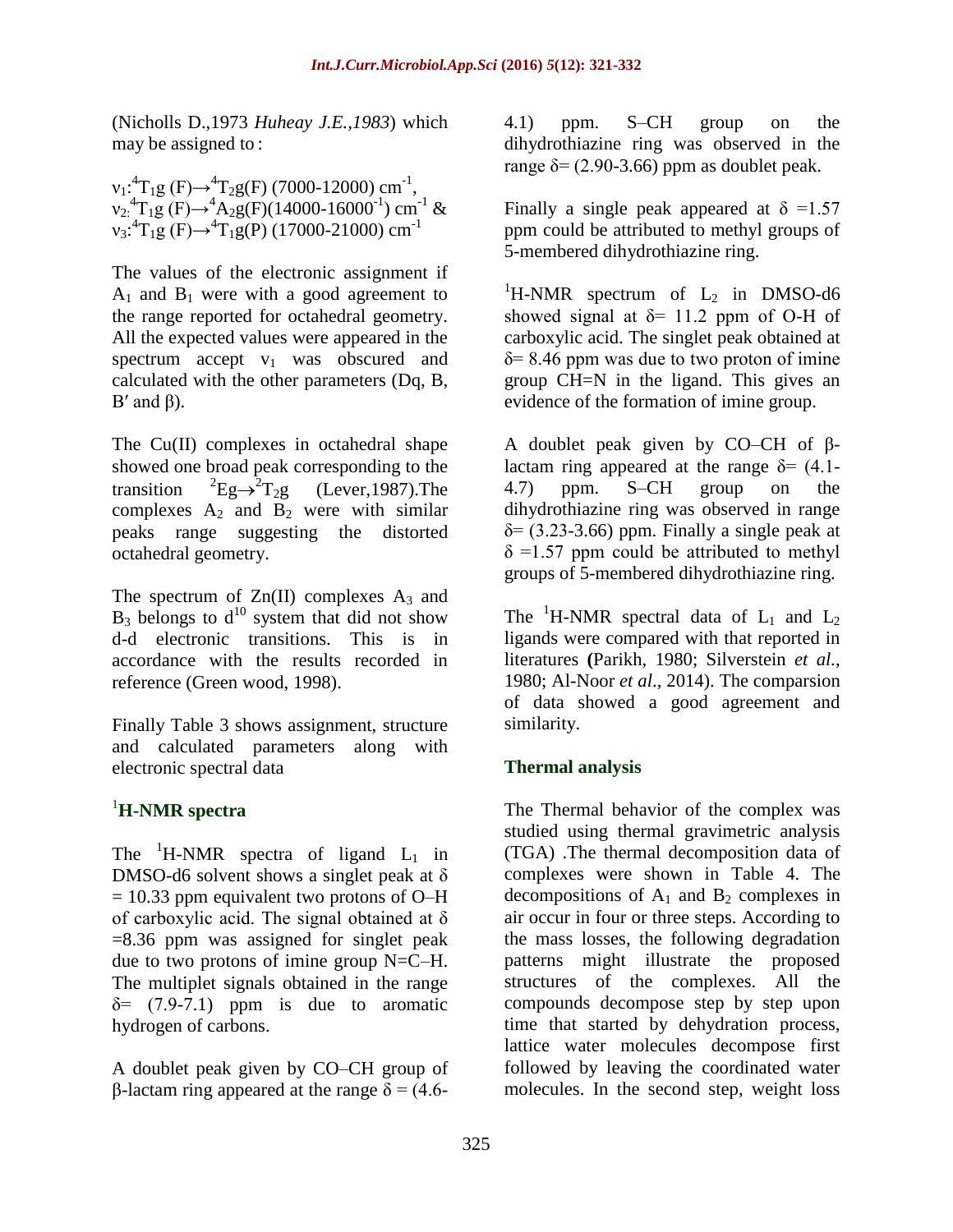were observed as gases such as leaving carbon monoxide (CO), hydrochloric acid (HCl), chlorine( $Cl<sub>2</sub>$ ) and hydrogen( $H<sub>2</sub>$ ) gases (Gehad *et al.*, 2006; Mostafa *et al.,* 2012).

On the final steps during temperature raise,  $A_1$  and  $B_2$  complexes loss their ligand parts (Ketan, 2012; Aurora Reiss *et al.,* 2009) leaving the metal oxide  $(M_2O)$  residue fragments at the end (Liu *et al*., 2012, 2015; Rehali).

In conclusion, according to the above results we can conclude that the suggested structure for all complexes could be in distorted octahedral geometries with mole ratio [2:1] [M:L] and general formula  $[M_2L_1Cl_X]$  $(H_2O)_Y$ ].ZH<sub>2</sub>O  $(x,y, z)$  : Natural number, that the ligands interacted with the metal ion in five membered ring pattern through carboxylic acid and cyclic amide nitrogen (β-lactam), beside water molecules and chloride ions to satisfy the six-coordination number.

|  |  |  |  | <b>Table.1</b> Analytical and physical data of ligands and their metal complexes |  |
|--|--|--|--|----------------------------------------------------------------------------------|--|
|--|--|--|--|----------------------------------------------------------------------------------|--|

| Symb.          | <b>Empirical formula</b>                      | <b>Color</b>  | $M.p^{\circ}c$   | $\Lambda$ m<br>$\Omega$ <sup>-1</sup> cm <sup>2</sup> mol <sup>-1</sup> | Yield % | <b>Elemental and metal analysis</b><br>Found (Calc.) |                |                |                |                          |
|----------------|-----------------------------------------------|---------------|------------------|-------------------------------------------------------------------------|---------|------------------------------------------------------|----------------|----------------|----------------|--------------------------|
|                |                                               |               | (dec.) $\circ$ c |                                                                         |         | $C\%$                                                | H%             | $N\%$          | $S\%$          | $M\%$                    |
| $L_1$          | $C_{24}H_{26}N_{4}O_{6}S_{2}$                 | Orange        |                  | 5.3                                                                     | 81      | 54.14                                                | 5.02           | 10.23          | 11.92          | $\overline{\phantom{a}}$ |
|                |                                               |               | 224-226          |                                                                         |         | (54.33)                                              | (4.90)         | (10.57)        | (12.07)        | $\overline{\phantom{a}}$ |
|                |                                               | Pale          |                  | 8.7                                                                     |         | 31.90                                                | 4.28           | 5.98           | 7.27           | 12.89                    |
| A <sub>1</sub> | $[Co_2L_1(H_2O)_4Cl_4]$ , $2H_2O$             | green         | 240dec.          |                                                                         | 72      | (32.07)                                              | (4.23)         | (6.23)         | (7.12)         | (13.14)                  |
| A <sub>2</sub> | $\int Cu_2 L_1 (H_2O)_4 Cl_4$ , $H_2O$        | Green         | 270dec.          | 7.2                                                                     | 80      | 32.17                                                | 4.09           | 6.15           | 7.05           | 14.01                    |
|                |                                               |               |                  |                                                                         |         | (32.39)<br>32.66                                     | (4.04)<br>3.95 | (6.29)<br>6.32 | (7.19)<br>7.03 | (14.28)<br>14.78         |
| $A_3$          | $[Zn_2 L_1 (H_2O)_4 Cl_4]$                    | Orange        | 241-243          | 5.8                                                                     | 77      | (32.91)                                              | (3.88)         | (6.41)         | (7.31)         | (14.97)                  |
|                |                                               | Yellow        | 231-233          | 4.7                                                                     | 84      | 47.33                                                | 4.45           | 12.10          | 14.30          | $\bar{a}$                |
| $L_2$          | $C_{18}H_{22}N_4O_6S_2$                       |               |                  |                                                                         |         | (47.56)                                              | (4.88)         | (12.33)        | (14.11)        | $\overline{\phantom{a}}$ |
| $B_1$          | $[Co_2 L_2 (H_2O)_4 Cl_4]$ .2H <sub>2</sub> O | Pale          | 158-160          | 6.5                                                                     | 78      | 26.12                                                | 4.25           | 6.98           | 7.58           | 14.28                    |
|                |                                               | <b>Green</b>  |                  |                                                                         |         | (26.27)                                              | (4.13)         | (6.81)         | (7.78)         | (14.35)                  |
|                | $[Cu_2 L_2(H_2O)_4Cl_4].H_2O$                 | Green         | 172dec.          | 6.7                                                                     |         | 26.34                                                | 4.06           | 7.02           | 7.28           | 15.45                    |
| B <sub>2</sub> |                                               |               |                  |                                                                         | 74      | (26.56)                                              | (3.93)         | (6.88)         | (7.87)         | (15.62)                  |
|                | $[Z_n, L_2(H_2O)_4Cl_4].H_2O$                 |               | 252-254          | 5.6                                                                     |         | 26.61                                                | 3.71           | 6.52           | 7.74           | 15.93                    |
| $B_3$          |                                               | <b>Yellow</b> |                  |                                                                         | 79      | (26.43)                                              | (3.91)         | (6.85)         | (7.83)         | (16.03)                  |

*Λm = Molar Conductivity, dec. = decomposition, Calc.= calculation*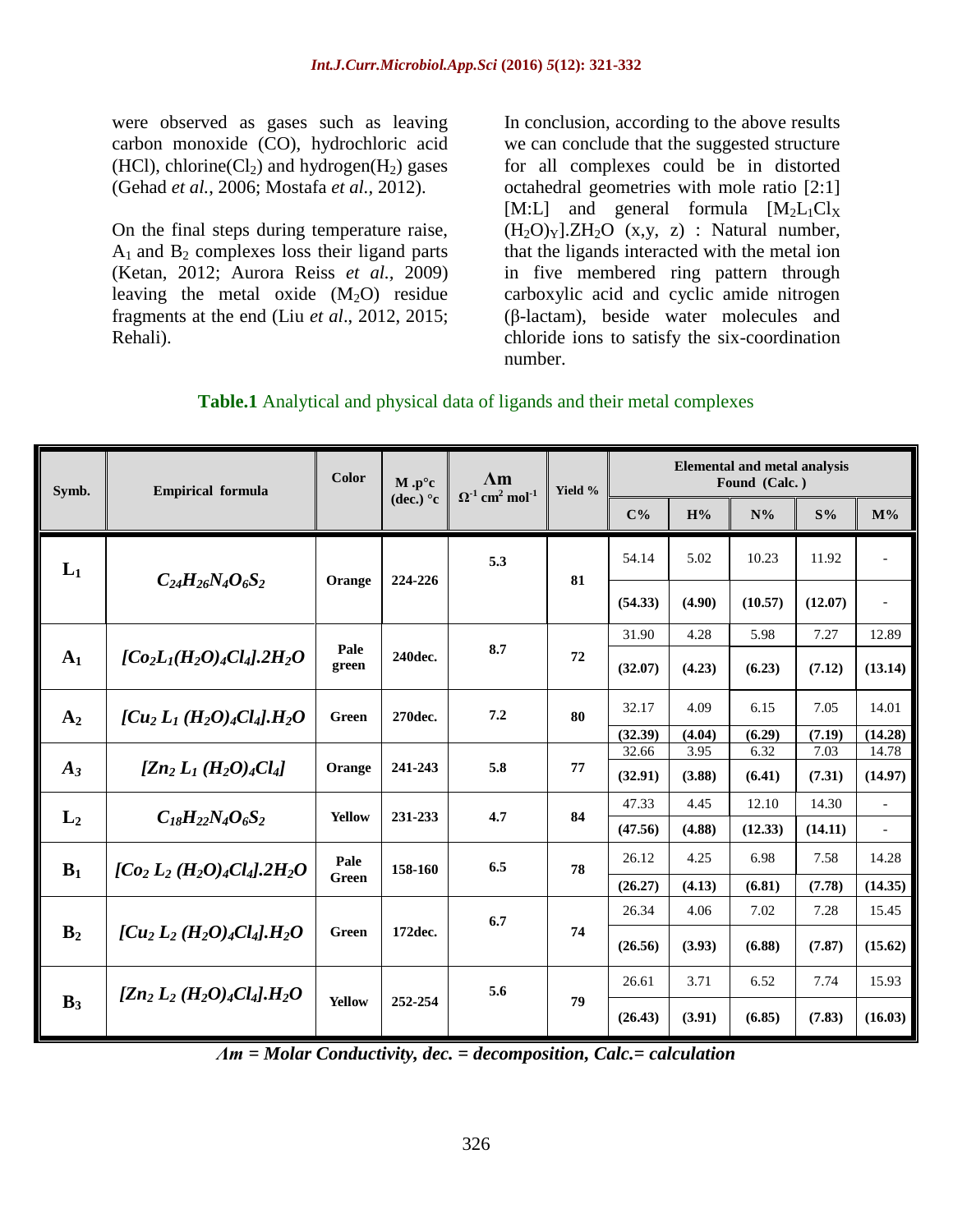#### *Int.J.Curr.Microbiol.App.Sci* **(2016)** *5***(12): 321-332**

| <b>Compound</b> | $U$ (O-H) | $U$ (C-H)<br><b>Aliphatic</b><br><b>Aromatic</b> | $U$ (C=O)<br>$\beta$ -lactam | $U$ (C=O)<br>Carboxylic | $U$ (C=N)<br><b>Imine</b> | $U(C=C)$<br><b>Aromatic</b> | $U(C-N)$ | $U(C-0)$ | $U(M-N)$<br>$U(M-0)$ |
|-----------------|-----------|--------------------------------------------------|------------------------------|-------------------------|---------------------------|-----------------------------|----------|----------|----------------------|
| $L_1$           | 3383      | 3078<br>2974                                     | 1732                         | 1697                    | 1635                      | 1608                        | 1300     | 1211     | $\blacksquare$       |
| A <sub>1</sub>  | 3402      | 3078<br>2978                                     | 1732                         | 1685                    | 1635                      | 1608                        | 1330     | 1207     | 505<br>447           |
| A <sub>2</sub>  | 3371      | 3167<br>2985                                     | 1732                         | 1689                    | 1635                      | 1600                        | 1338     | 1199     | 493<br>412           |
| $A_3$           | 3409      | 3205<br>2974                                     | 1732                         | 1693                    | 1635                      | 1608                        | 1307     | 1245     | 462<br>405           |
| $L_2$           | 3340      | 2974                                             | 1732                         | 1681                    | 1654                      |                             | 1338     | 1215     |                      |
| $B_1$           | 3379      | 2975                                             | 1732                         | 1670                    | 1654                      |                             | 1373     | 1215     | 555<br>428           |
| B <sub>2</sub>  | 3437      | 2978                                             | 1732                         | 1670                    | 1654                      |                             | 1296     | 1207     | 462<br>420           |
| $B_3$           | 3409      | 2958                                             | 1732                         | 1674                    | 1654                      |                             | 1338     | 1215     | 478<br>410           |

# **Table.2** FT-IR Spectral bands of the Prepared Compounds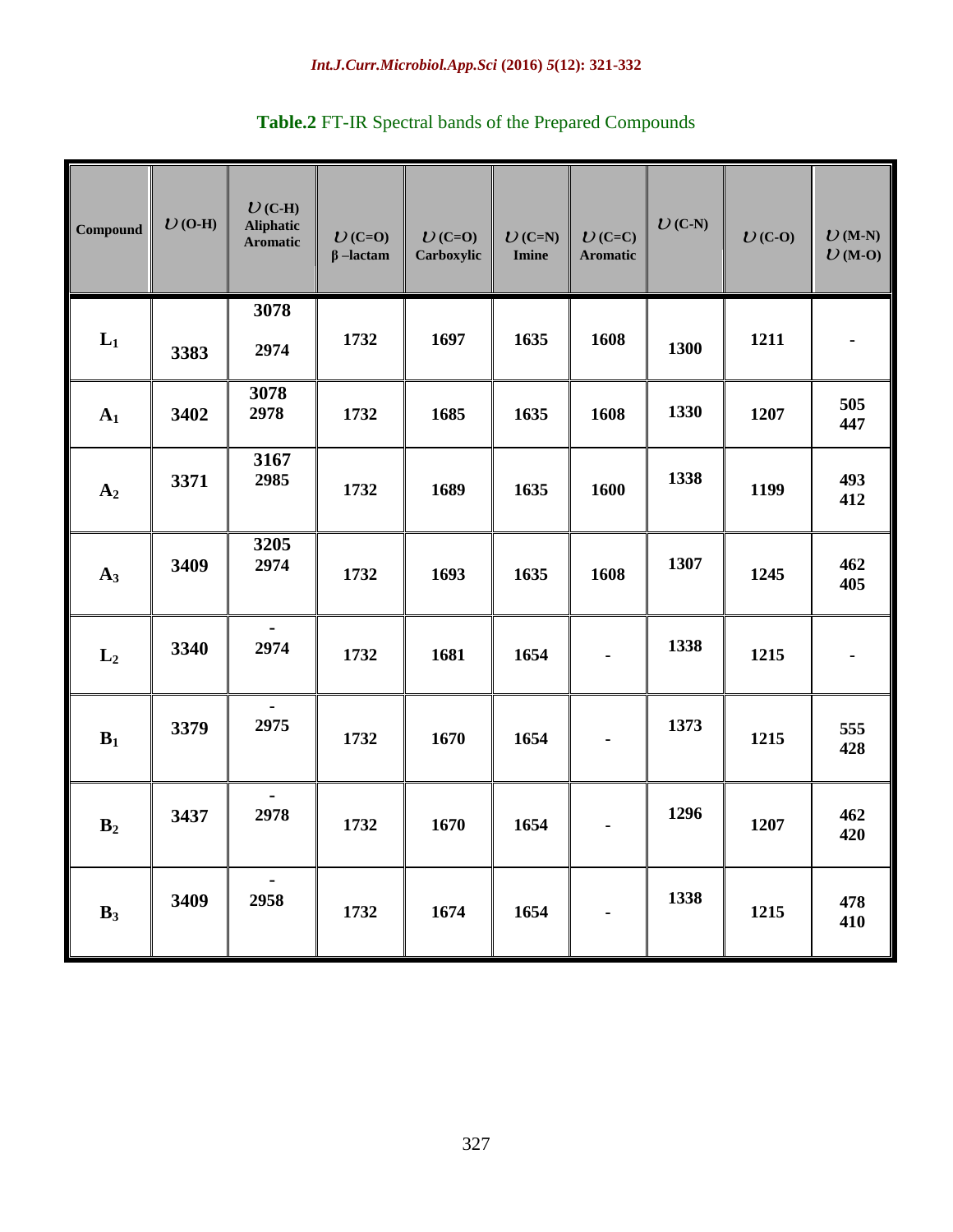| symb.          | $\lambda$ nm              | $\acute{v}$ cm $^{-1}$                      | <b>Assignments</b>                                                                                                                                                                              | $\boldsymbol{B}$ | B'    | $\boldsymbol{B}$ | 10Dq | <b>Suggested</b><br><b>Structure</b>  |
|----------------|---------------------------|---------------------------------------------|-------------------------------------------------------------------------------------------------------------------------------------------------------------------------------------------------|------------------|-------|------------------|------|---------------------------------------|
| A <sub>1</sub> | 238<br>575<br>657<br>1388 | 42,016<br>17,391<br>15,220<br>$7201$ (Cal.) | $\pi \rightarrow \pi^*$ , $n \rightarrow \pi^*$<br>${}^4T_I g(F) \rightarrow {}^4T_I g \ {}^4(P)$<br>${}^4T_1g(F) \rightarrow {}^4A_2g$ ${}^4(F)$<br>${}^4T_1g(F) \rightarrow {}^4T_2g {}^4(F)$ | 1128             | 758   | 0.65             | 8019 | <b>Distorted</b><br><b>Octahedral</b> |
| A <sub>2</sub> | 241<br>340<br>654         | 41,493<br>29,411<br>15,290                  | $\pi \rightarrow \pi^{*}$<br>$n\rightarrow \pi^*$<br>$Eg \rightarrow T_2g$                                                                                                                      |                  |       |                  |      | <b>Distorted</b><br><b>Octahedral</b> |
| $A_3$          | 257<br>307                | 38,910<br>32,573                            | $\pi \rightarrow \pi^*$<br>$n\rightarrow \pi^*$                                                                                                                                                 |                  |       |                  |      | <b>Distorted</b><br><b>Octahedral</b> |
| $B_1$          | 214<br>539<br>652<br>1372 | 46,729<br>18,552<br>15,337<br>7285(Cal.)    | $\pi \rightarrow \pi^*$ , $n \rightarrow \pi^*$<br>${}^4T_1g(F) \rightarrow {}^4T_1g$ ${}^4(P)$<br>${}^4T_1g(F) \rightarrow {}^4A_2g {}^4(F)$<br>${}^4T_1g(F) \rightarrow {}^4T_2g$ ${}^4(F)$   | 1128             | 728.5 | 0.64             | 8052 | <b>Distorted</b><br><b>Octahedral</b> |
| B <sub>2</sub> | 234<br>352<br>648         | 42,735<br>28,409<br>15,432                  | $\pi \rightarrow \pi^*$ , $n \rightarrow \pi^*$<br>(C,T)<br>$Eg \rightarrow T_2g$                                                                                                               |                  |       |                  |      | <b>Distorted</b><br><b>Octahedral</b> |
| $B_3$          | 232<br>316                | 43,103<br>31,645                            | $\pi \rightarrow \pi^*$<br>$n\rightarrow \pi^*$                                                                                                                                                 |                  |       |                  |      | <b>Distorted</b><br><b>Octahedral</b> |

# **Table.3** Electronic Spectral data of ligand metal complexes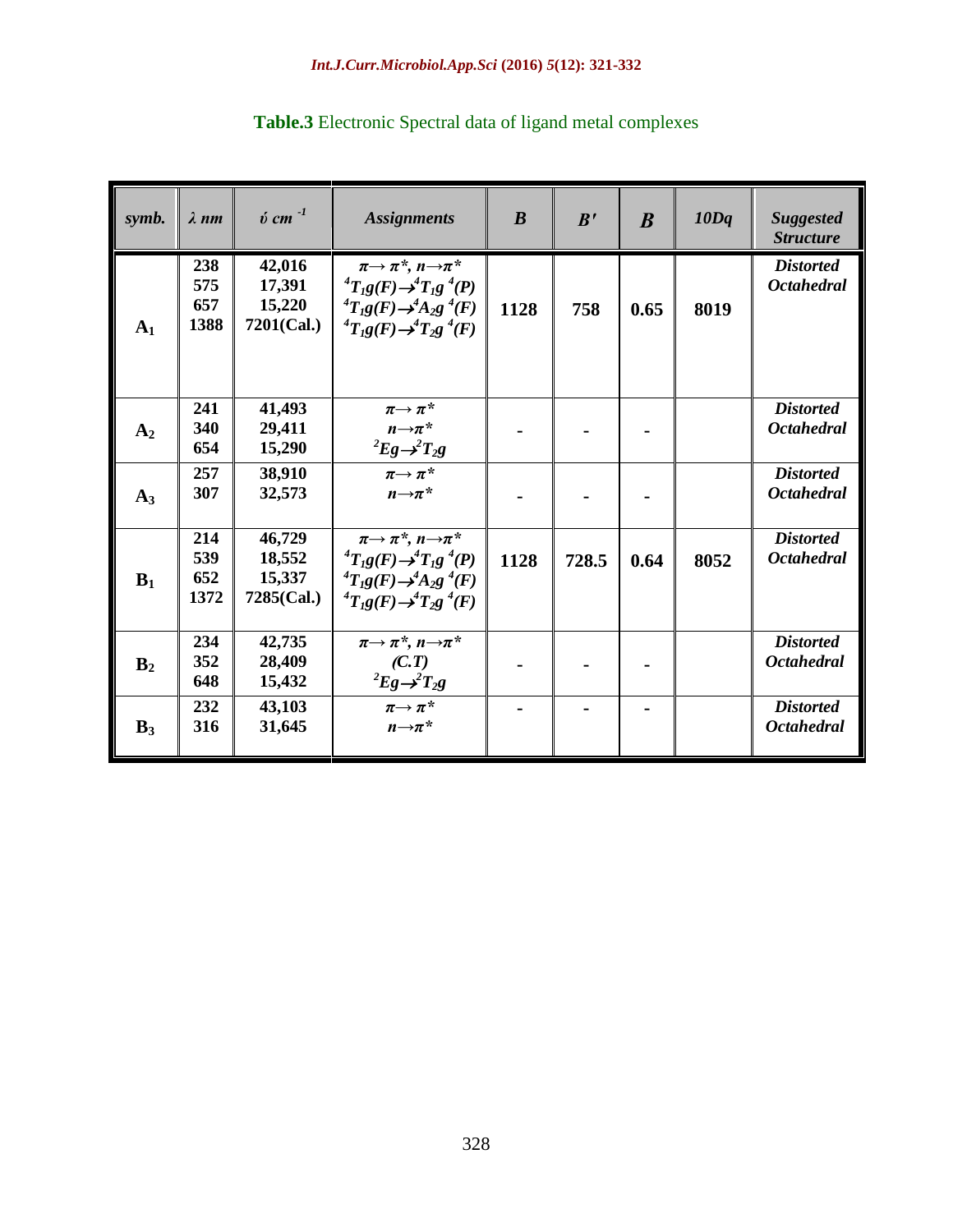#### *Int.J.Curr.Microbiol.App.Sci* **(2016)** *5***(12): 321-332**

| <b>Complexes</b> | $TG$ range/ ${}^{\circ}C$ | Mass loss% obs. | <b>Assignments</b>                                 |
|------------------|---------------------------|-----------------|----------------------------------------------------|
| $A_1$            | $0 - 224$                 | 4.22            | $-2H2O($ <i>lattice</i> )                          |
|                  | 224-248                   | 8.44            | $-4H2O$ (coordinated), $-2CO$                      |
|                  | 248-510                   | 59.12           | $-2Cl$ , $-L_1$ ligand                             |
|                  | 510-560                   | 12.66           | $-2HCl - -2O$                                      |
|                  | >560                      | 15.56           | $-Co2O$ residue                                    |
| B <sub>2</sub>   | $0 - 180$                 | 6.89            | $-H_2O$ (lattice),-2H <sub>2</sub> O (coordinated) |
|                  | 180-419                   | 29.32           | $-2H_2O$ , $-4Cl$ , $-2H$ , $-2CO$                 |
|                  | 419-561                   | 48.72           | $L2$ ligand                                        |
|                  | >561                      | 15.07           | $-Cu2O$ residue                                    |

# **Table.4** Thermo analytical results (TGA) of metal complexes

#### **Table.5** Antibacterial activity of the prepared compounds

| No.                     | $\label{subeq:compound} \textbf{Compound}$ | <b>Staphylococcus aureus</b> | Pseudomonas aeruginosa |
|-------------------------|--------------------------------------------|------------------------------|------------------------|
| $\mathbf{1}$            | $\mathbf{L}_1$                             | $^{++}$                      | $\pm$                  |
| $\overline{2}$          | $A_1$                                      | $\ddot{}$                    | --                     |
| $\mathbf{3}$            | A <sub>2</sub>                             | $-$                          | $+$                    |
| $\overline{\mathbf{4}}$ | $A_3$                                      | --                           |                        |
| $\sqrt{5}$              | $L_2$                                      | $^{\rm ++}$                  | $+$                    |
| $\boldsymbol{6}$        | $B_1$                                      | $+$                          | $+$                    |
| $\overline{7}$          | $\mathbf{B}_2$                             | $- -$                        | --                     |
| $\bf 8$                 | $B_3$                                      |                              |                        |

**Key to symbols**

**-- = No inhibition**

 $+$  = (5-10) mm

**++ = (11-20) mm**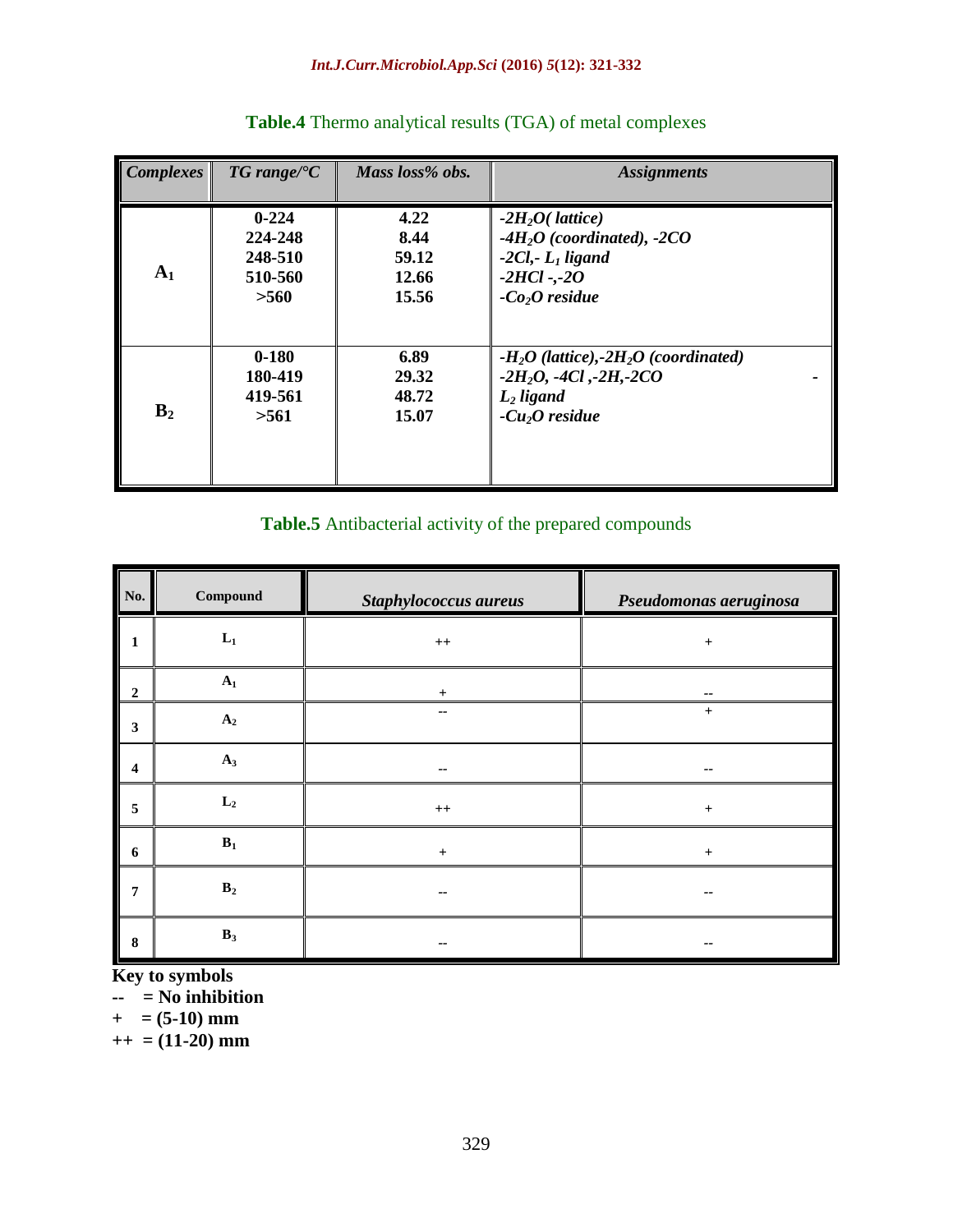

**Fig.1** Proposed molecular structure of L1 metal complexes.

**Fig.2** Proposed molecular structure of L2 metal complexes



### **M =Co(II),Cu(II),Zn(II) - X=1,2,3,…**

As long as 6-APA is represented as semi synthetic compound for penicillin derivatives synthesis. However; 6-APA located in the terminals of the synthesized compounds will enhance the biological activity due to emerge two beta lactam parts on the same molecule  $L_1$  and  $L_2$ . Furthermore; the presence of the metal ions in the complexes will affect in variable

behavior on the final biological screening *in vitro*.

#### **References**

Al-Noor, H., Taghreed, Manhel, R.A., Al-Jeboori and Ahmed, T. 2014. Synthesis, characterization and antimicrobial activities of [Fe(II),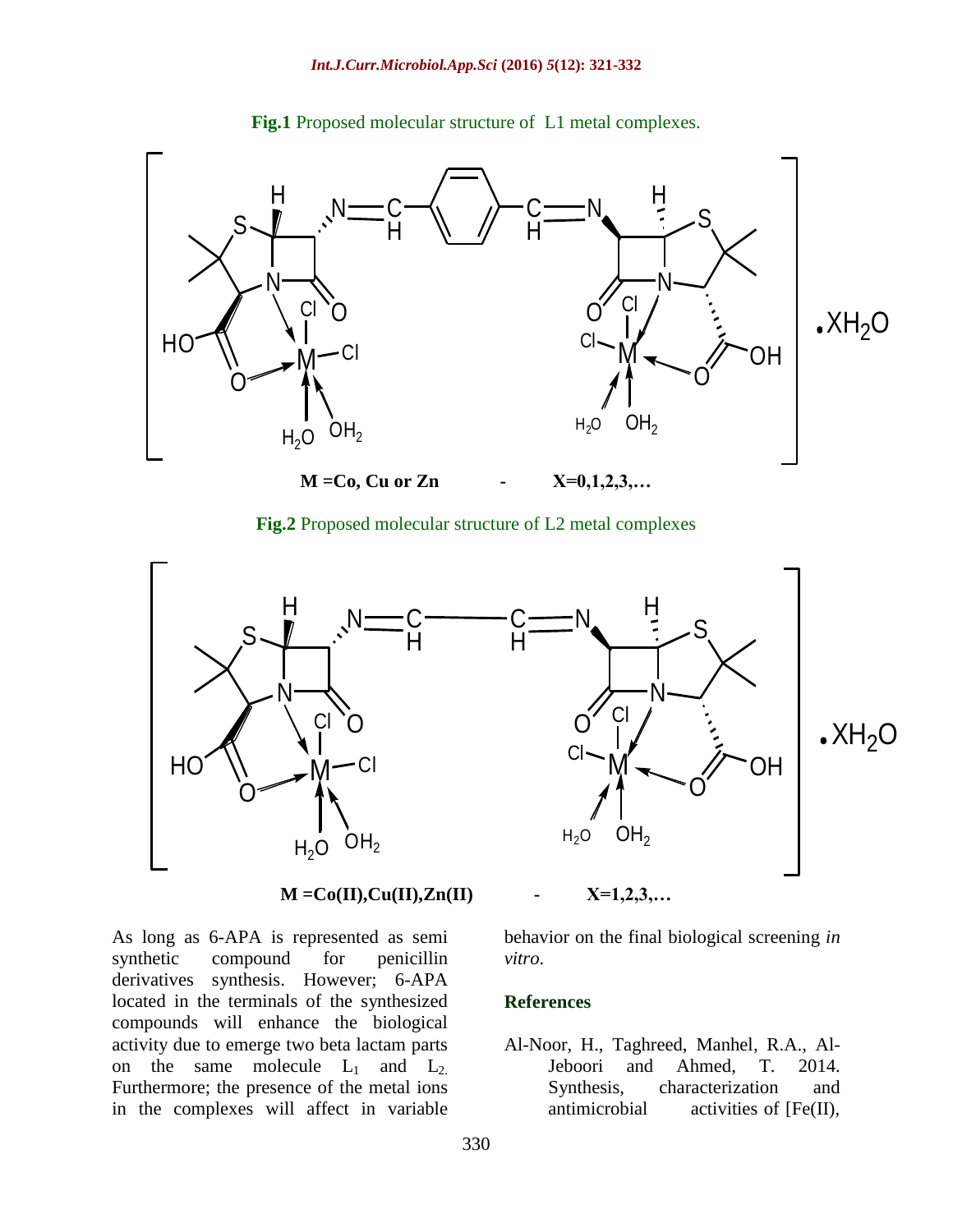$Co(II),Ni(II),Cu(II)$  and  $Zn(II)$ ] mixed ligand complexes Schiff base derived from amoxicillin drug and 4- (dimethylamino) Benzaldehyde with nicotinamide, *J. Chem Pharm. Res.*, 6, 1225-1231.

- Arulmurugan, S., Kavitha, P. Helen and Venkatraman, B.R. 2010. Biological activities of schiff base and its complexes:a review, *Rasayan J. Chem.,* 3(3): 385-410.
- Aurora Reiss, Stelian Florea, Theodor Caproiu and Nicolae Stanica. 2009. Synthesis, characterization, and antibacterial activity of some transition metals with the Schiff base N-(2-furanylmethylene) aminodibenzofuran, *Turk. J. Chem.*, 33, 775-783.
- Chohan, Z.H. and Jaffery, M.F. 2000. Synthesis, Characterization and Biological Evaluation of Co(II), Cu(II), Ni(II) and Zn(II) Complexes With Cephradine, *Metal Based Drugs,* 7(5): 265-269.
- Cleiton, M., da Silvaa, Daniel, L., da Silvaa, Luzia, V., Modolob, Rosemeire, B. Alvesa, Maria, A. de Resendec, Cleide V.B. Martin,sc, d, Ângelo de Fátimaa. 2011. Schiff bases: A short review of their antimicrobial activities, 1(1): 1-8.
- Cramer Roger, E., Douglas M. Ho, William Van Doorn, James, A., Ibers, Ted Norton and Midori, K. 1981. Triphenylmethylphosphoniumtrichloro (caffeine) platinum(II)., *J. Inorg. Chem.,* 20: 2457-2461.
- Flynn, H., Edwin. 1972. "Cephalosporins and Penicillins: Chemistry and Biology", 1<sup>st</sup> ed., Academic Press, New York.
- Gehad, G., Mohamed, Mohamed, M., Omar, Ahmed, M., Hindy. 2006. Metal Complexes of Schiff Bases: Preparation, Characterization, and Biological Activity, *Turk. J. Chem.*,

30: 361-382.

- Green wood, N.N. and Earnshow, A. 1998. "Chemistry of the Elements", 2<sup>nd</sup> ed., John Wiley and sons Inc. 9, 314.
- Gupta Radha Raman, Mahendra Kumar, Vandana Gupta, 1998. 'Heterocyclic Chemistry Volume I Principles, Threeand Four-Membered Heterocycles'', 1 st ed., Springer, Heidelberg, Berlin.
- Huheay, J.E. 1983. ''Inorganic Chemistry Principles of structures and reactivity'', 3<sup>rd</sup> ed., Harper and Row, New York.
- Joshi, S., Pawar, V. and Uma, V. 2011. Synthesis, characterization and biological studies of schiff bases metal complexes Co (II), Zn (II), Ni (II), and Mn (II) derived from amoxicillin trihydrate with various aldehydes, *Int. J. Pharma Bio Sci.*, 2: 240-250.
- Ketan, S., Patel, Jiten, C. Patel, Hitesh, R. Dholariya, Vishal, K., Patel and Kanuprasad, D., Patel. 2012. Synthesis of Cu(II), Ni(II), Co(II), and Mn(II) Complexes with Ciprofloxacin and Their Evaluation of Antimicrobial, Antioxidant and Anti-Tubercular Activity *Open J. Metal*, 2, 49-59
- Lever, A.B.P. 1987. "Inorganic Electronic Spectroscopy",  $2<sup>nd</sup>$  ed., Elsevier, Amesterdam.
- Liu, B.L., Wang, Y.X., Liu, Q.X., and Tao, R.J. 2012. Two New Copper (II) Complexes with the Same NNO Donor Schiff Base Ligand: A Monomer and a Dimer, *Z. Natur. Sci,* 67: 192-196.
- Mostafa, M.H. Khalil, Eman, H., Ismail, Gehad, G., Mohamed, Ehab, M., Zayed and Ahmed Badr. 2012. Synthesis and characterization of a novel schiff base metal complexes and their application in determination of iron in different types of natural water, *O. J. Ino. Chem.,* 2:13-21.
- Nicholls, D.1973. ″The Chemistry of Iron, Cobalt and Nickel″**,** 1 st ed, Pergomon